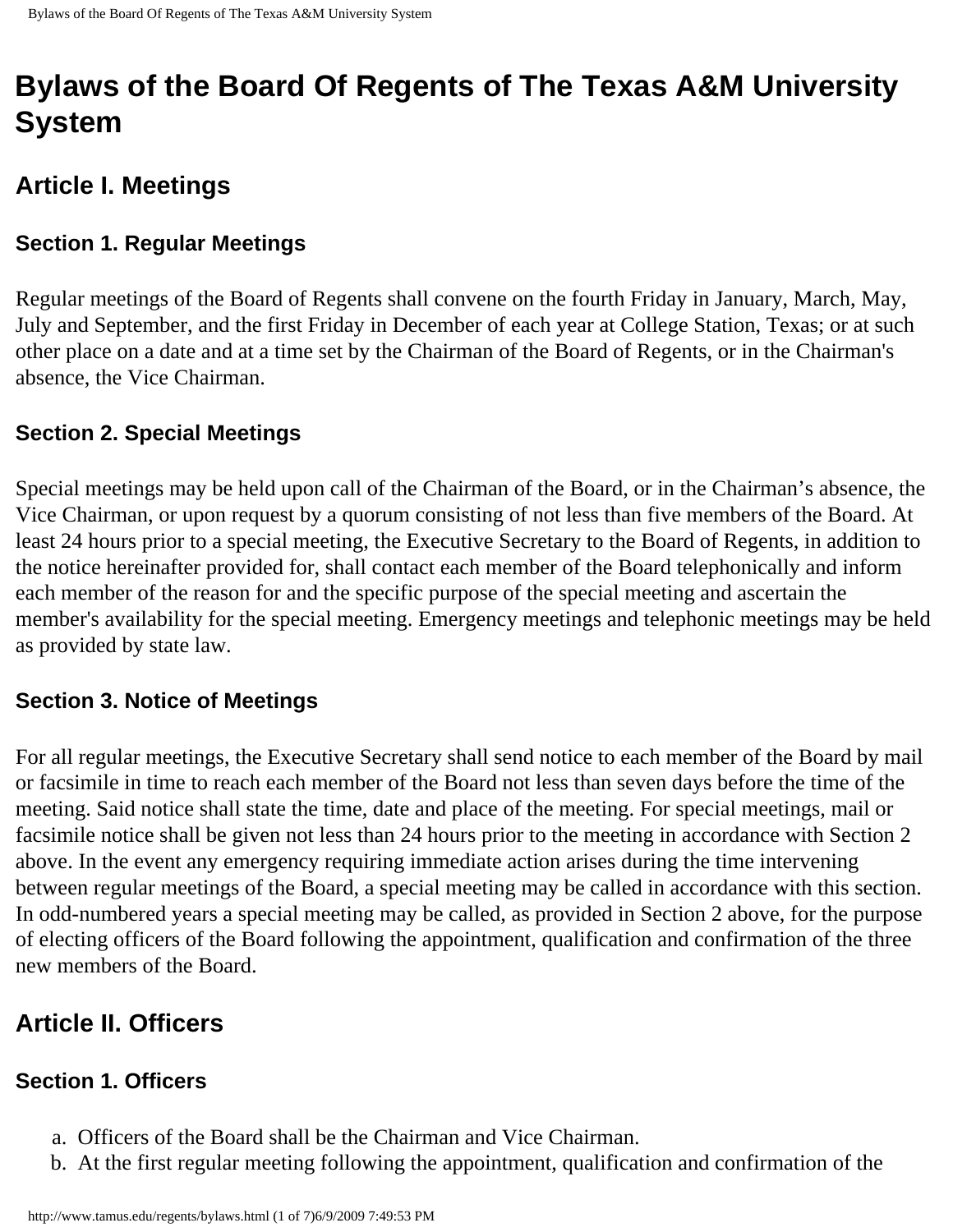three new members regularly appointed in odd years (or at a special meeting called for such purpose), the first order of business shall be the election of a Chairman and Vice Chairman. Each of these officers shall hold office for two years and until a successor is duly elected. Vacancies may be filled by the Board at any regular or special meeting and a person or persons elected shall serve for the remaining portion of the unexpired terms.

#### **Section 2. Chairman of the Board**

- a. The Chairman of the Board shall preside at all meetings of the Board, and in the Chairman's absence the Vice Chairman shall preside. In the absence of the Vice Chairman, the Chairman may appoint or designate a member of the Board to preside. The Chairman, or the presiding member in the absence of the Chairman, shall conduct all business according to parliamentary rules in Robert's Rules of Order Newly Revised (or the latest revision or amendment thereto), unless modified by these Bylaws, minute order, resolution or by standing or special rules of the Board. The Chairman, subject to the approval of the Board, shall appoint all regular and special committees of the Board as provided in Article IV below. The Chairman shall have the right to vote upon all questions, motions or recommendations submitted to the Board.
- b. The Chairman shall sign all contracts and other instruments requiring execution on behalf of the Board and shall discharge any other duties usually required of a presiding officer, unless it is otherwise ordered.

#### **Section 3. Vice Chairman of the Board**

The Vice Chairman shall perform all duties and have all the prerogatives set forth in Article II, Section 2, in the Chairman's absence, incapacity or retirement from the Board until the Chairman resumes office or a successor has been duly elected as provided in Section 1(b) above.

# **Article III. Personnel**

The Chancellor of the System, the Executive Secretary to the Board and the Chief Auditor shall report directly to the Board, and the General Counsel has special responsibilities to the Board.

#### **Section 1. Chancellor of the System**

The Chancellor of The Texas A&M University System shall be the Chief Executive Officer of the System. The Chancellor's duties are those prescribed by the Board in the published Policies of The Texas A&M University System. The Chancellor of the System shall be appointed by the Board of Regents and shall hold office, subject to the pleasure of the Board.

#### **Section 2. Executive Secretary to the Board**

The Executive Secretary to the Board shall: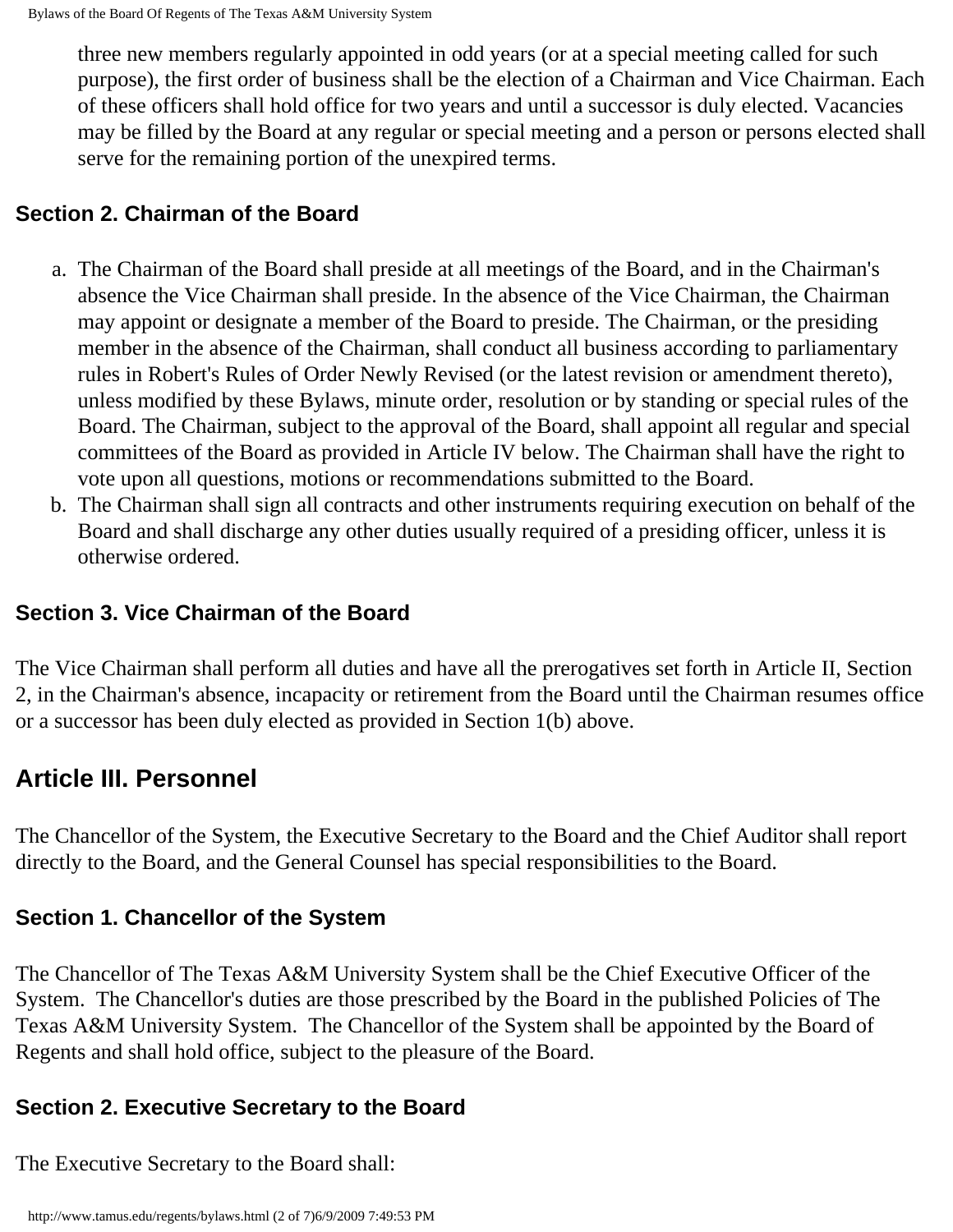- a. Regularly publish all policies adopted by the Board and maintain an updated copy of the Policies of The Texas A&M University System;
- b. Attend and keep accurate records of all meetings of the Board and its committees;
- c. Notify all parties affected by the actions of the Board;
- d. Be custodian of all records of the Board and all documentary files thereof and of all bonds made to the Board;
- e. Be custodian of the corporate seal and shall sign and attest with said seal all certifications of the acts of the Board and all documents, certificates, deeds, contracts and other instruments authorized by the Board;
- f. Issue notices and calls of all meetings of the Board when authorized;
- g. At the direction of the Chairman of the Board, assign agenda items to committee and prepare a meeting agenda and schedule. The meeting agenda, schedule and agenda items with supporting information shall be distributed to the Board no later than 21 days before regular meetings and no later than 24 hours before special meetings;
- h. Handle Board liaison, Board communications, and Board arrangements for travel and site visitations.

In the absence of the Executive Secretary to the Board, the Assistant Executive Secretary to the Board shall perform the duties of the Executive Secretary to the Board.

In the absence of the Executive Secretary to the Board or the Assistant Executive Secretary to the Board at Board meetings, the Chairman of the Board shall appoint a person to record the proceedings of the meetings.

In the absence of the Executive Secretary to the Board or the Assistant Executive Secretary to the Board at committee meetings, the committee chairman shall appoint a person to record the proceedings of the committee meetings.

#### **Section 3. Assistant Executive Secretary to the Board**

The Assistant Executive Secretary to the Board shall, in the absence or on the delegation of the Executive Secretary to the Board, or at the direction of the Chairman of the Board, perform the duties of the Executive Secretary to the Board as set forth in Article III, Section 2.

#### **Section 4. General Counsel**

The General Counsel shall be appointed by the Board upon recommendation of the Chancellor, and may be dismissed or reassigned by the Chancellor without cause subject to the prior approval of the Board. The General Counsel shall represent the System in all legal matters and shall be responsible for providing all legal services, including the conduct and resolution of litigation, the prosecution and settlement of all claims and for the legal review of all significant transactions, in accordance with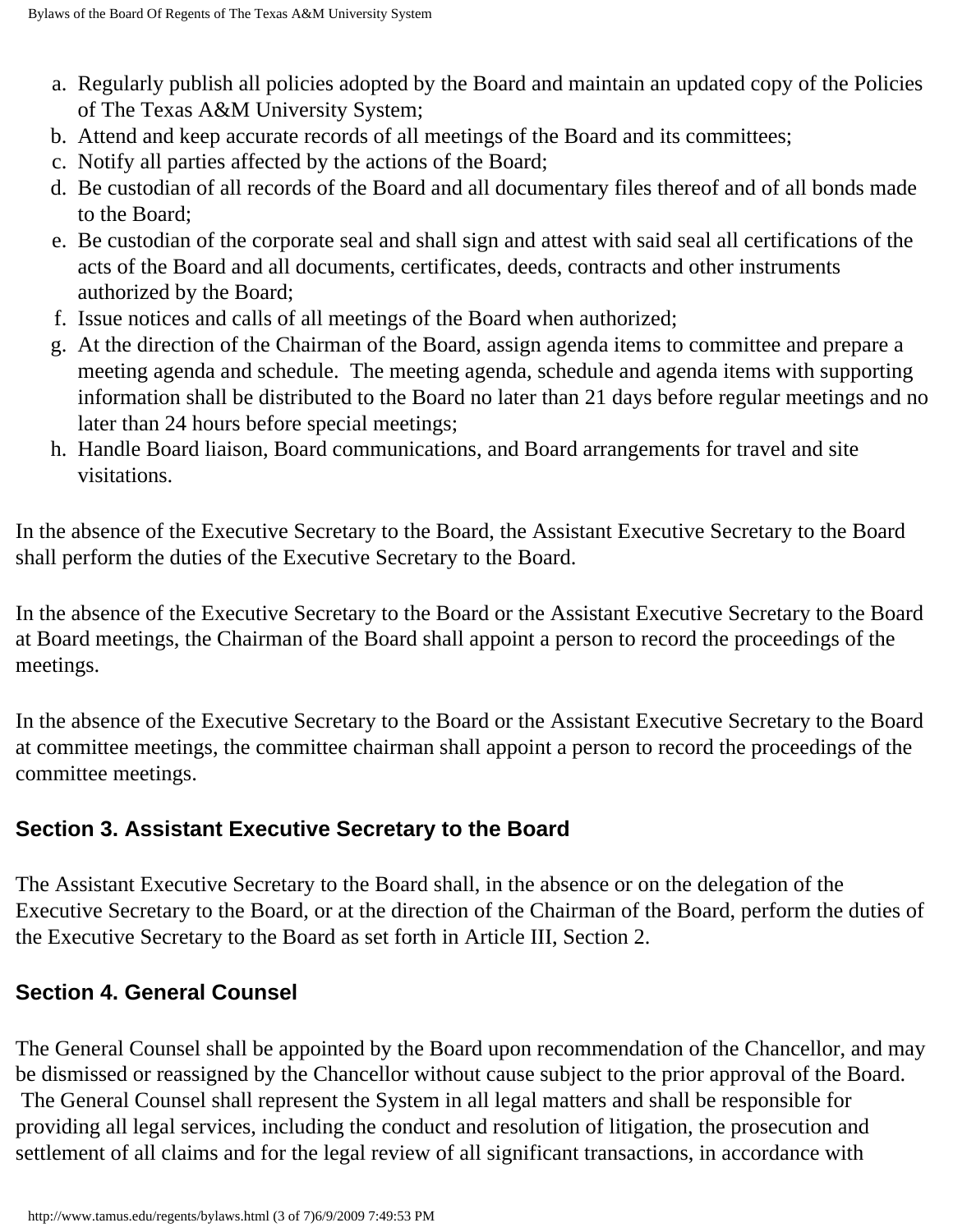applicable state law and with the published Policies of The Texas A&M University System. With the approval of the Attorney General, the General Counsel shall retain and manage all outside counsel performing legal services for the System, and shall serve as liaison to the Office of the Attorney General of the State of Texas. The General Counsel shall review all agenda items to be considered by the Board for legal sufficiency and, where appropriate, provide risk analysis. The General Counsel shall attend all Board meetings.

#### **Section 5. Chief Auditor**

The Chief Auditor shall be appointed by the Board, shall report to the Board through the Committee on Audit, have access to the Chancellor, and may be dismissed or reassigned without cause by the Board. The duties of the Chief Auditor are those prescribed by the Board in the published Policies of The Texas A&M University System and Article IV, Section 4.

# **Article IV. Committees**

#### **Section 1. Membership**

Subject to the approval of the Board, and no later than the next regularly scheduled meeting of the Board following the election of officers, the Chairman shall make appointments to standing committees and appoint a chairman for each committee. Members of the Board may serve on no more than two standing committees. Committee members shall serve for a period not to exceed two years, provided that members of the Board may be re-appointed for additional two-year terms. The Chairman of the Board may appoint members to fill unexpired terms in the event of a vacancy. A standing committee shall have no fewer than four members. The Chairman of the Board shall serve as a non-voting, ex-officio member of all committees.

#### **Section 2. Procedures**

Except as provided herein, the Chairman of the Board shall refer to standing committees matters that are appropriate for the committee's consideration. All matters not deemed appropriate for standing or special committee consideration, but upon which action is required, shall be placed on the agenda for full Board consideration. The duty of each standing committee shall be to consider and make recommendations to the Board upon matters referred to it. Any matter referred to and considered by a standing or special committee, but upon which the committee makes no recommendation or report to the Board, or should the Chairman elect not to refer a matter to a standing or special committee, then the matter may be brought before the Board for consideration at the written request of no fewer than three members of the Board. The Chairman of the Board shall place the requested item on the Board agenda for consideration at the regularly scheduled meeting following receipt of the request and after the committee has made no recommendation, provided, however, that the Chairman may delay consideration until the next regularly scheduled meeting. The Executive Secretary shall provide all Board members with agenda items to be considered by standing committees.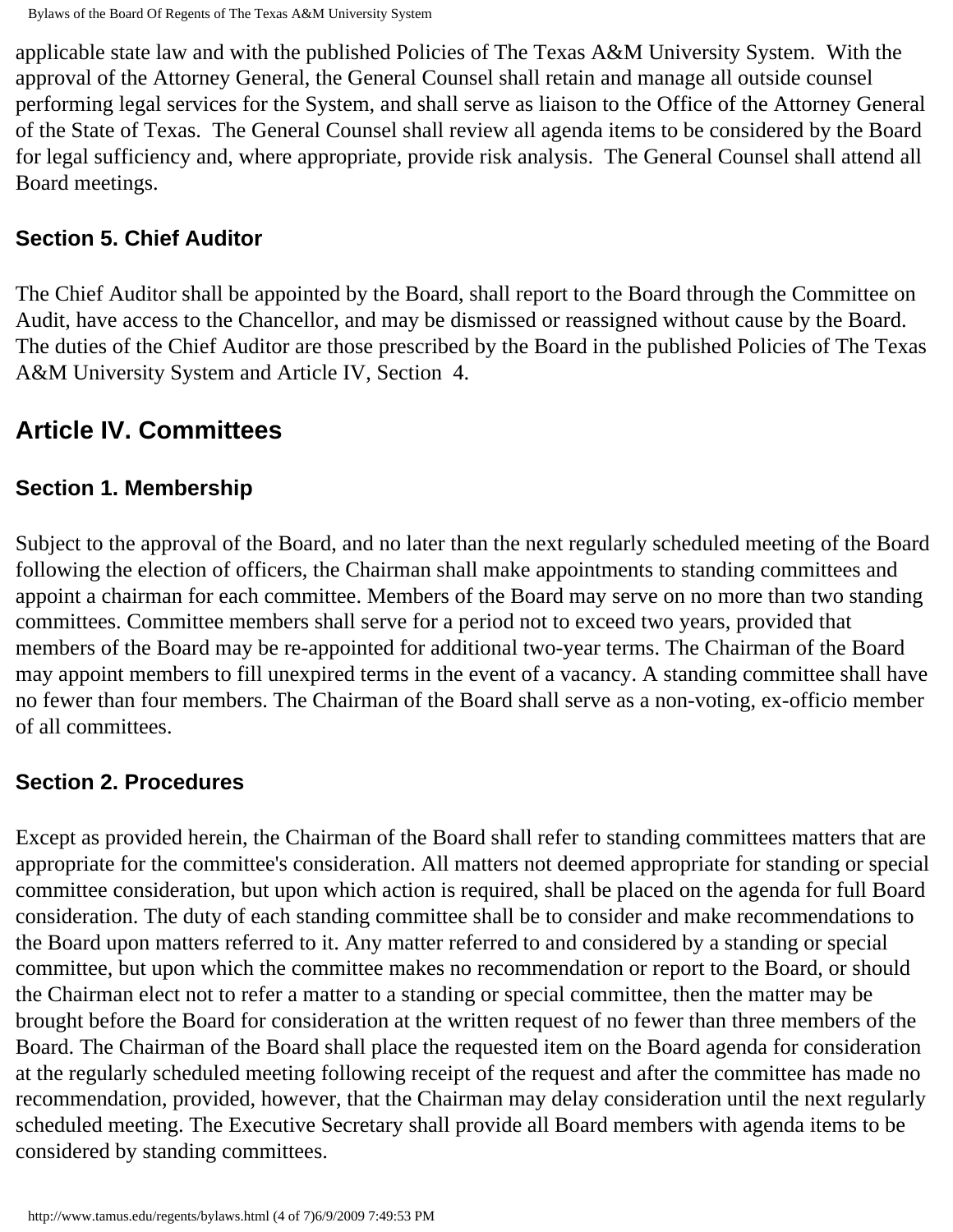### **Section 3. Standing Committees**

The following shall be the Standing Committees of the Board:

- Committee on Audit
- Committee on Academic and Student Affairs
- Committee on Finance
- Committee on Buildings and Physical Plant

#### **Section 4. Committee on Audit**

The Committee on Audit shall have four members, none of whom shall be members of the Committee on Finance. The Committee shall assure that the Board maintains direct access to both internal and external functions of each university, agency and of the System. The Committee on Audit shall recommend to the Board guidelines for the operation of the Committee and the auditing functions throughout the System. The Chief Auditor shall be responsible to the Board through the Committee on Audit. The committee shall provide oversight of internal and external audits; make recommendations for the selection of external auditors; review the scope of audits; provide guidance for the Chief Auditor in Board functions; and review the findings of all external auditors. No later than June 1 of each year, the Committee on Audit shall present the annual audit plan to the Board for approval. Audits of the Office of the Board of Regents shall be the responsibility of the full Board.

#### **Section 5. Committee on Academic and Student Affairs**

The Committee on Academic and Student Affairs shall consider matters relating to the academic institutions and service units of The Texas A&M University System. The Committee shall consider and report to the Board on matters relating to the research, training and public service activities of the System and its component parts. The Committee shall consider all programs and activities of the academic institutions and service units, including long range academic plan approval, curriculum, existing and emerging academic programs, mission statements, programmatic planning as it relates to new facilities, and specialized centers or institutes. The Committee shall be apprised of matters affecting student life at each of the academic institutions.

#### **Section 6. Committee on Finance**

The Committee on Finance shall make recommendations to the Board concerning budgets and budgeting guidelines; the pursuit, negotiation, and closing of outside financing, including the issuance of notes, bonds, securities of any type, and agreements of any description that result in indebtedness by the System or any of its institutions or agencies; gifts, grants and other development activities; cash and investment management; investments and trusts; studies of organization efficiency; and other related financial and business activities.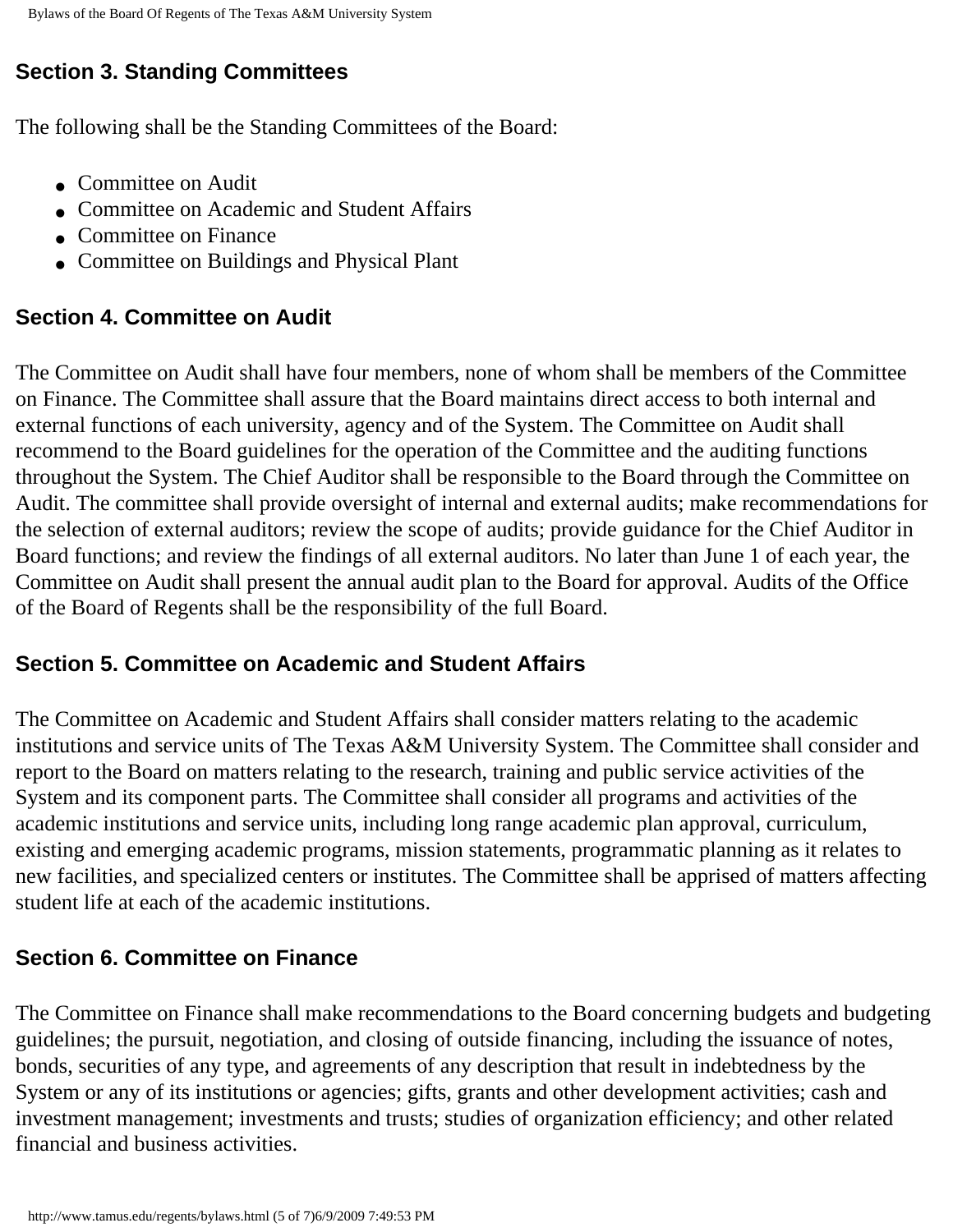### **Section 7. Committee on Buildings and Physical Plant**

The Committee on Buildings and Physical Plant shall provide oversight of the administration of System real property, including both surface and mineral interests. The Committee shall also be responsible for review of the comprehensive land management program, and exercise general supervision of all construction, major repair and rehabilitation of all buildings of the System, including evaluation of proposals concerning facilities; the selection of architects, engineers and contractors; and expenditures designed to provide an adequate physical plant. The Committee shall also make recommendations to the Board with respect to long range facilities planning, the naming of buildings, major centers of activities, and other highly visible properties and facilities.

### **Section 8. Special Committees**

Subject to the approval of the Board, special committees may be appointed by the Chairman of the Board with such powers and duties as the Board or Chairman may determine. The special committee shall report to the Board on those matters for which the special committee was created. A special committee shall act until it has completed the purpose for which the committee was established, but in no event shall the committee exist for more than one year from the date of appointment. Upon the expiration of one year from the date of appointment, the Board can authorize the committee to act for a longer period.

### **Section 9. Quorum**

A majority of any standing or special committee shall constitute a quorum for the transaction of business.

# **Article V. Amendments To The Bylaws**

The Bylaws shall be added to or amended only by a vote of at least a majority of the members of the Board at a regular meeting or a special meeting duly called for that purpose. Any proposed addition or amendment shall be filed with the Executive Secretary in writing 15 days before such meeting, and it shall be the duty of the Executive Secretary forthwith to mail a copy thereof to every member of the Board.

Adopted by the Board of Regents by Minute Order 205-50 ( November 29, 1950), as amended by Minute Order 162-66 ( June 28, 1966), Minute Order 215-67 (October 7, 1967), Minute Order 4-75 (February 25, 1975), Minute Orders 149-75 and 184-75 (July 25, 1975), Minute Order 299-86 (September 22, 1986), Minute Order 245-89 (August 31-September 1, 1989), Minute Order 146-90 (May 25, 1990), Minute Order 264-90 (October 5, 1990), Minute Order 222-91 (May 17, 1991), Minute Order 45-95 (February 27, 1995), Minute Order 247-96 (December 6, 1996), Minute Order 182-97 (September 25-26, 1997), Minute Order 148-1999 (July 22-23, 1999), and Minute Order

<sup>146-2007 (</sup>May 24-25, 2007).